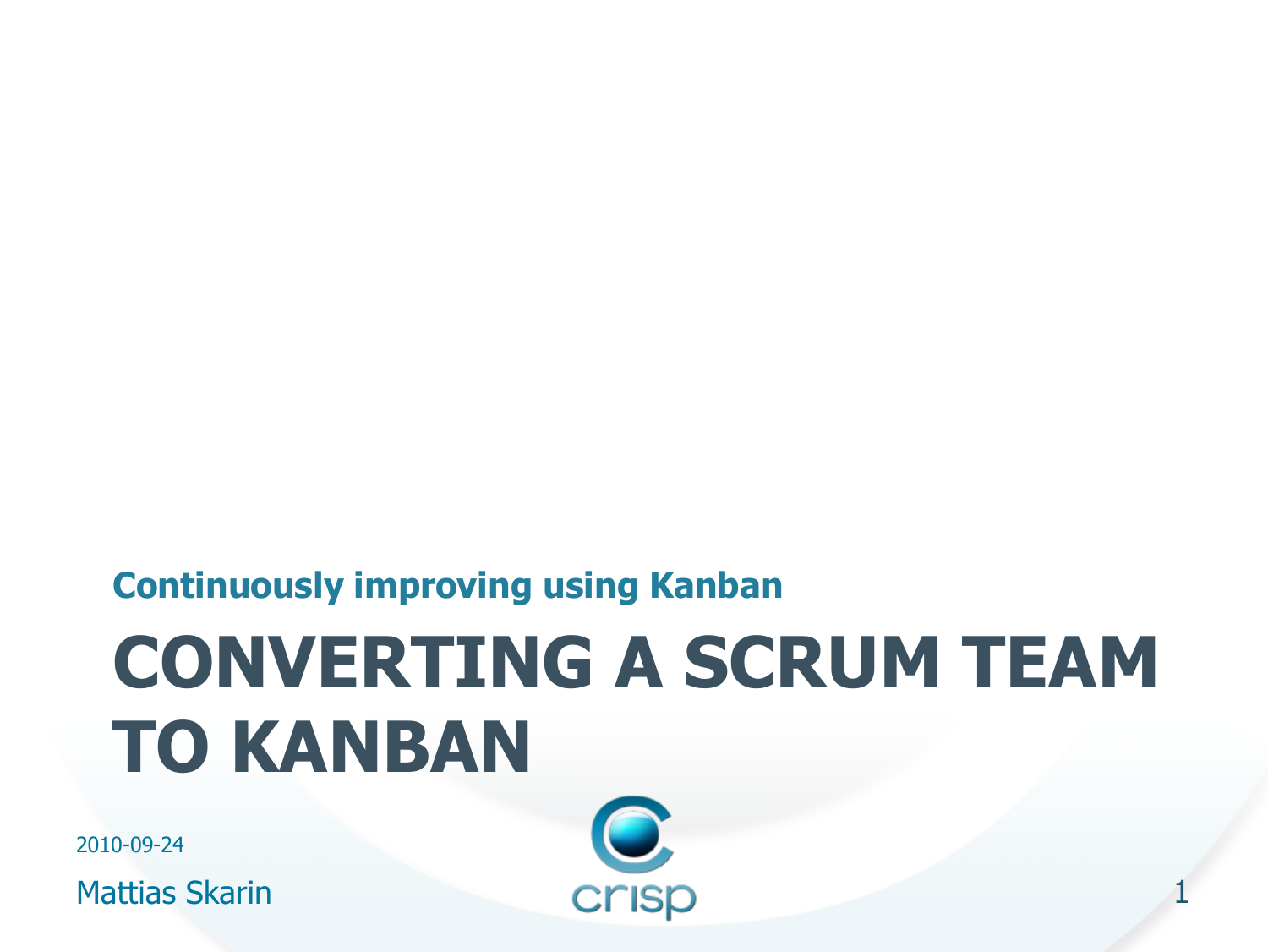

 -09 -24 Mattias Skarin

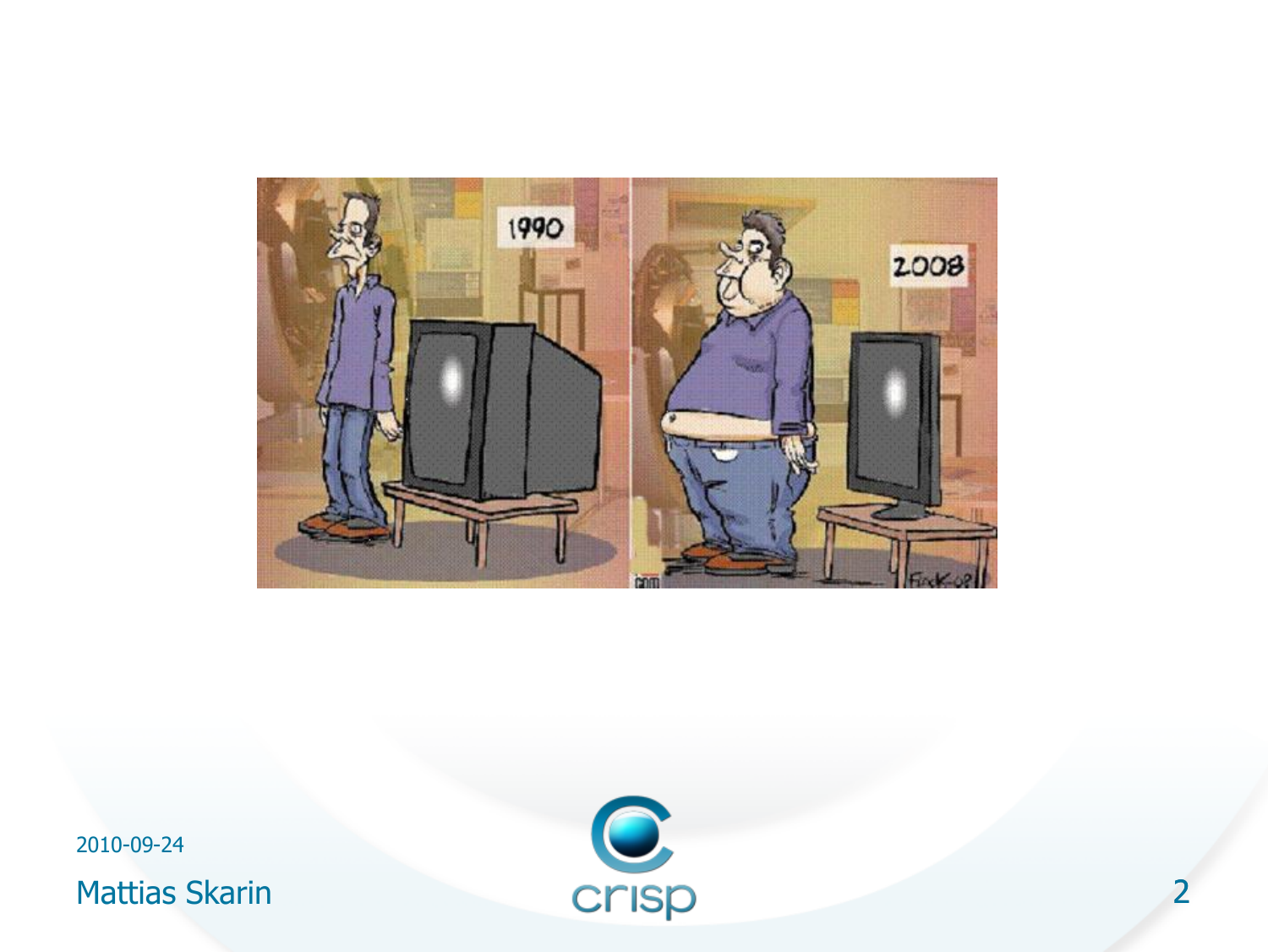





**Help IT companies stay competitive**

**Extreme Solutions Bizplant**

- **9 years software dev**
- **Acting CTO**

**[mattias.skarin@crisp.se](mailto:mattias.skarin@crisp.se)**

**Kanban and Scrum** making the most of both **Henrik Kniberg & Mattias Skarin** .<br>Ponnecillarlı and David Ande **InfoQ** 

Book: "Kanban and Scrum – making the most of both"



**Blog: http://blog.crisp.se/mattiasskarin**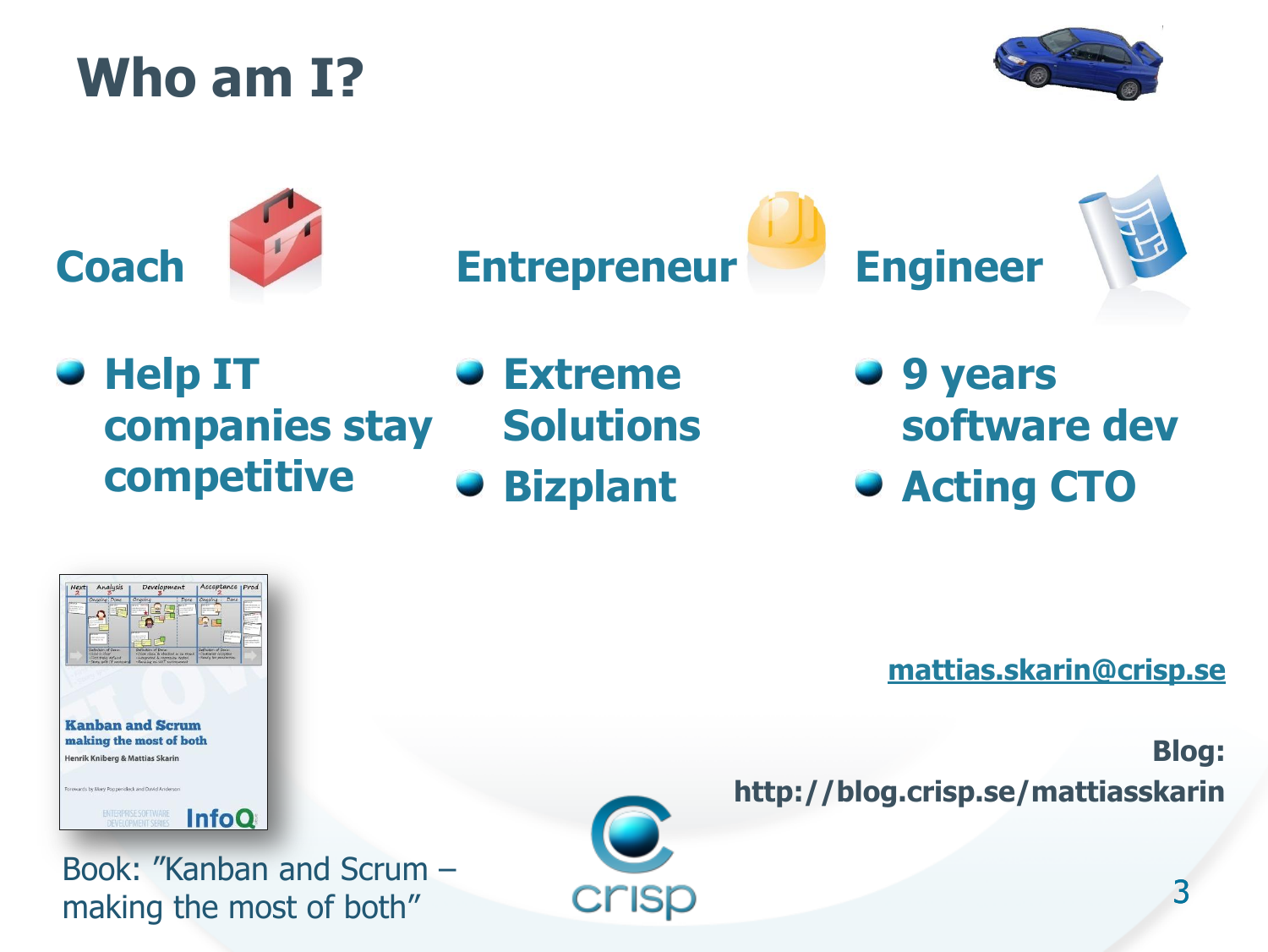### **Look out for**

#### $\bullet$  **How we are learned the right process (and what problems to solve)**

2010-09-24 Mattias Skarin



4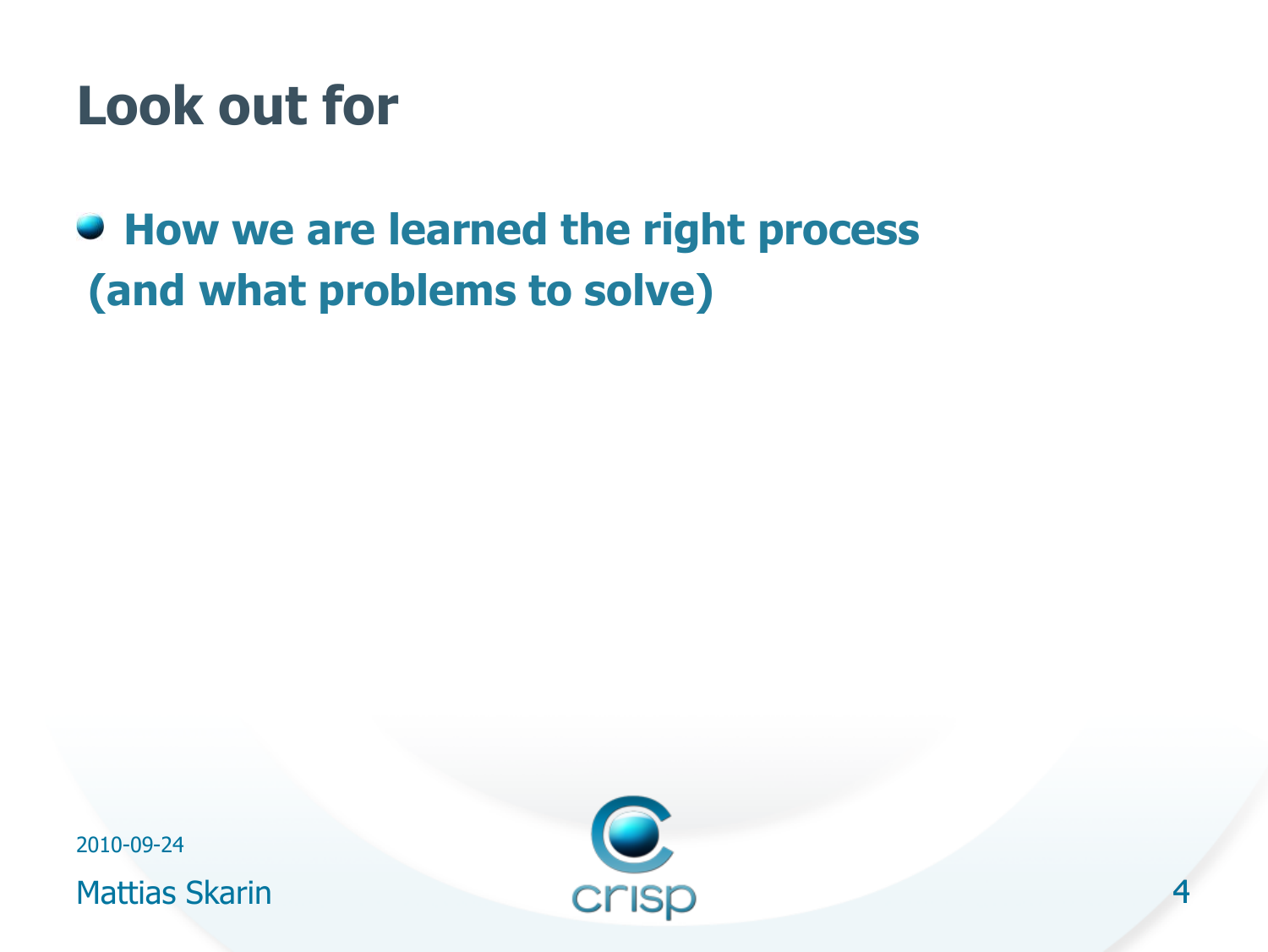### **Situation**





"Not sure scrum is helping"

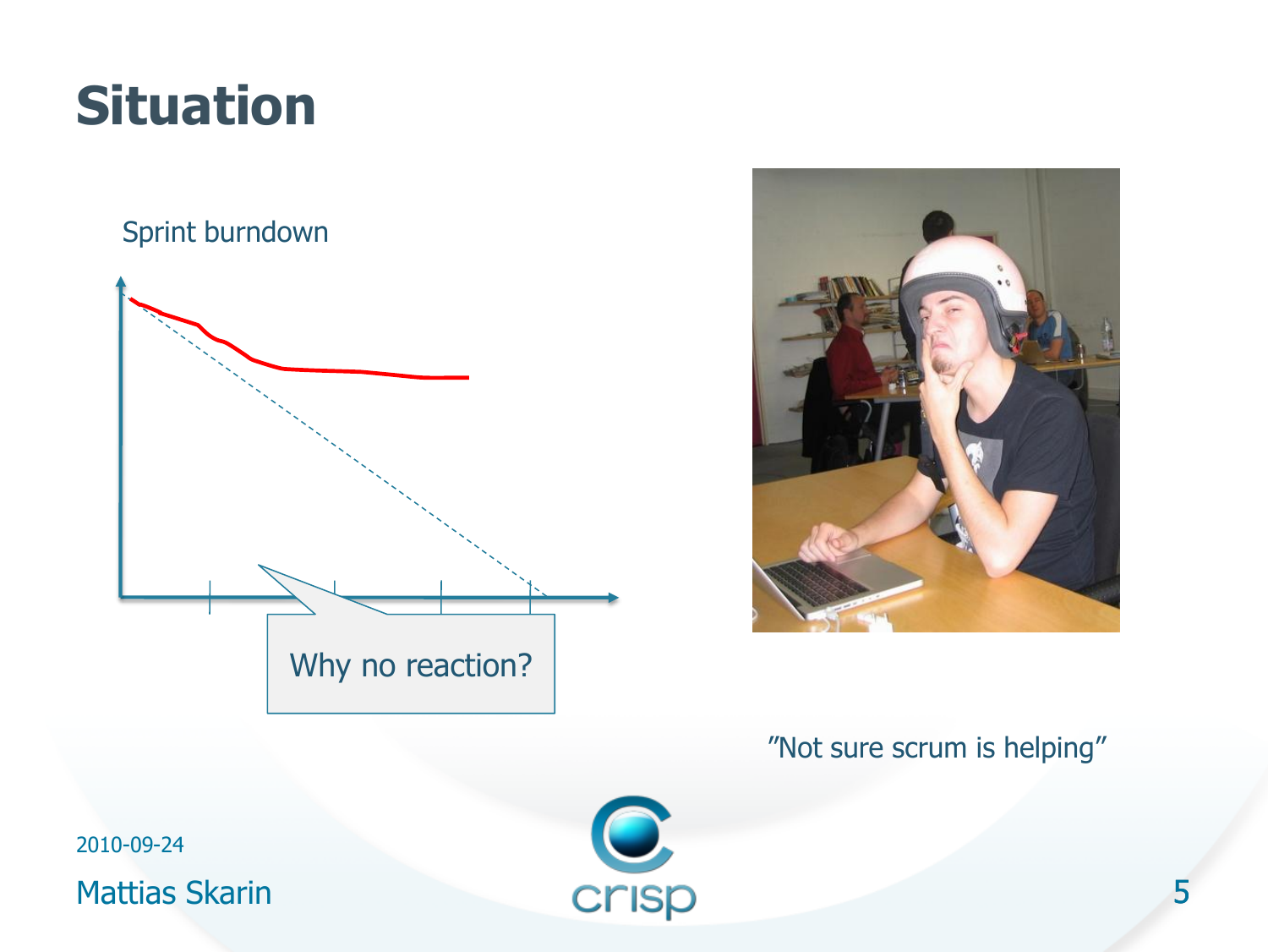#### **Context – team setup**



2010-09-24 Mattias Skarin

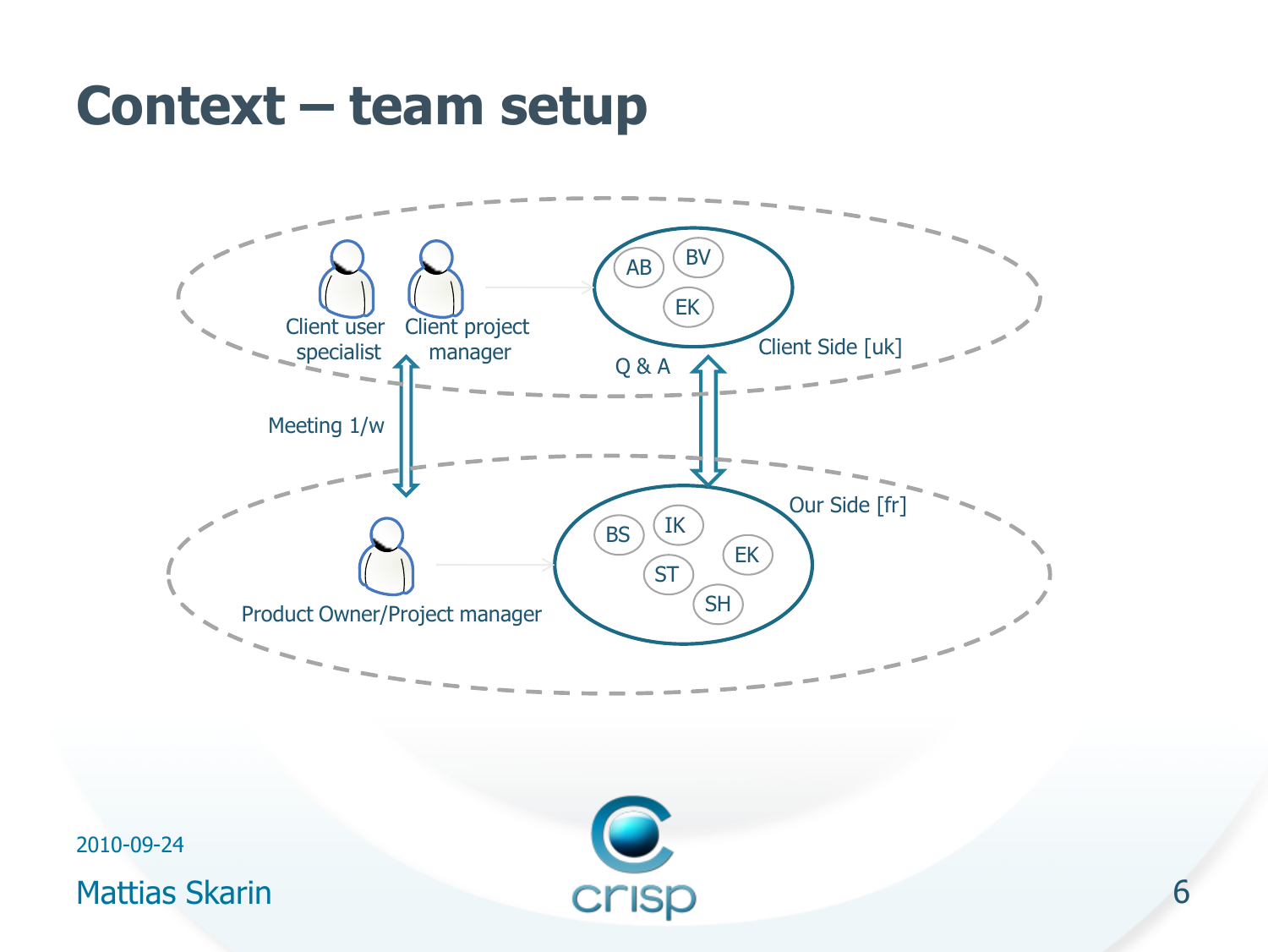# **What is the problem?**

#### **Product owner**

- **Deliver something with quality**
- **Team overstressed**
- **Estimates wrong, up to 5 times off**

#### **Team**

- **Switching too much between tasks**
- **Doing to much at the same time**

- **Descoped too far**
- **Project above team's capacity**



2010-09-24

**Client<br>
• Descope<br>
• Project<br>
2010-09-24<br>
Mattias Skarin**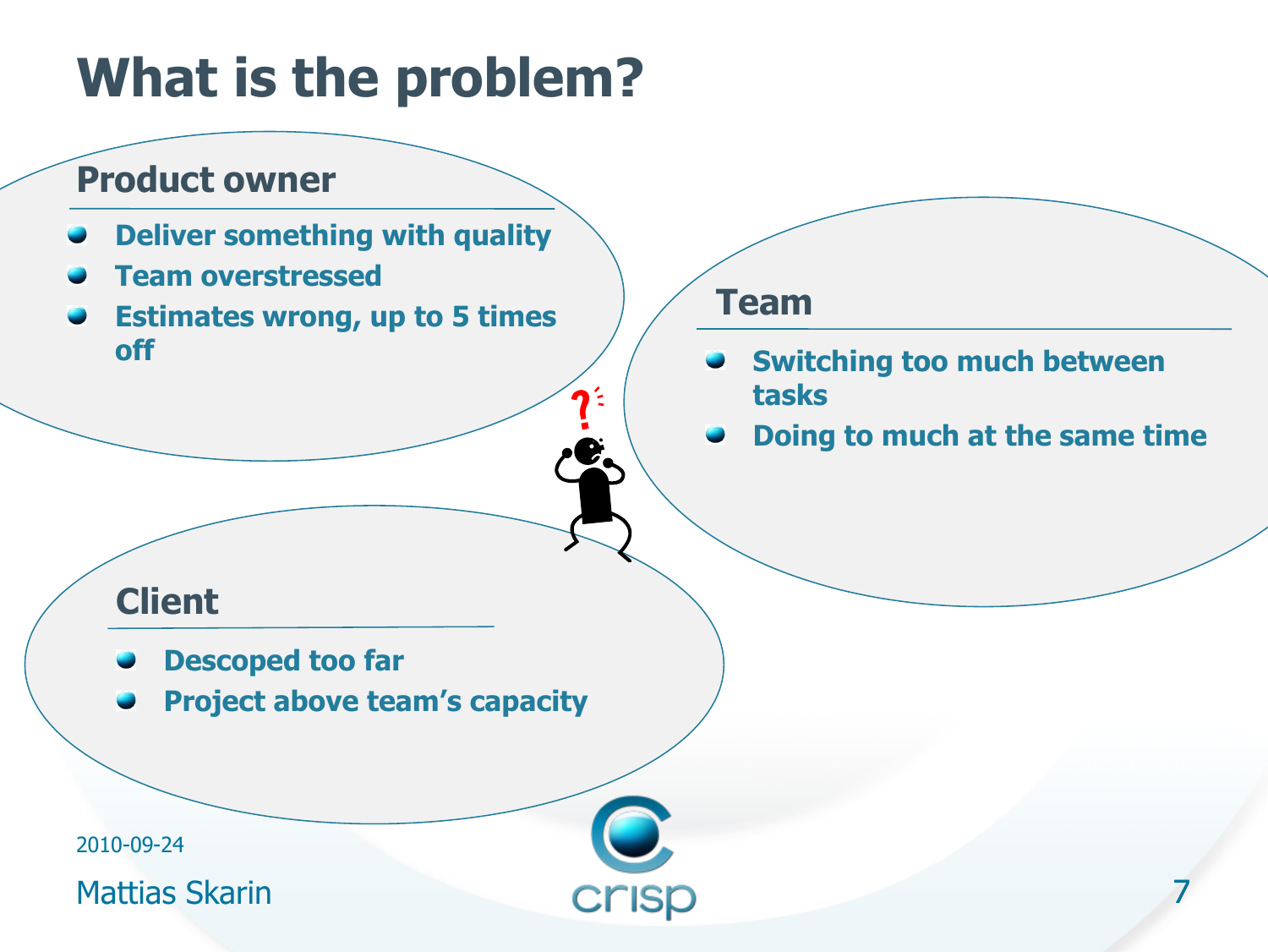## **What to do first?**

| BACKLOG | <b>ESTIMATION</b>            |  |          | RUNNABLE<br>@ CLIENT |                |         |  |
|---------|------------------------------|--|----------|----------------------|----------------|---------|--|
|         | <b>Estimated</b><br>In queue |  | In queue | <b>Work</b>          |                | $b$ one |  |
|         |                              |  | DEV      | MERGE                | c <sub>1</sub> | PO TEST |  |
|         |                              |  |          |                      |                |         |  |
|         |                              |  |          |                      |                |         |  |
|         |                              |  |          |                      |                |         |  |
|         |                              |  |          |                      |                |         |  |
|         |                              |  |          |                      |                |         |  |
|         |                              |  |          |                      |                |         |  |
|         |                              |  |          |                      |                |         |  |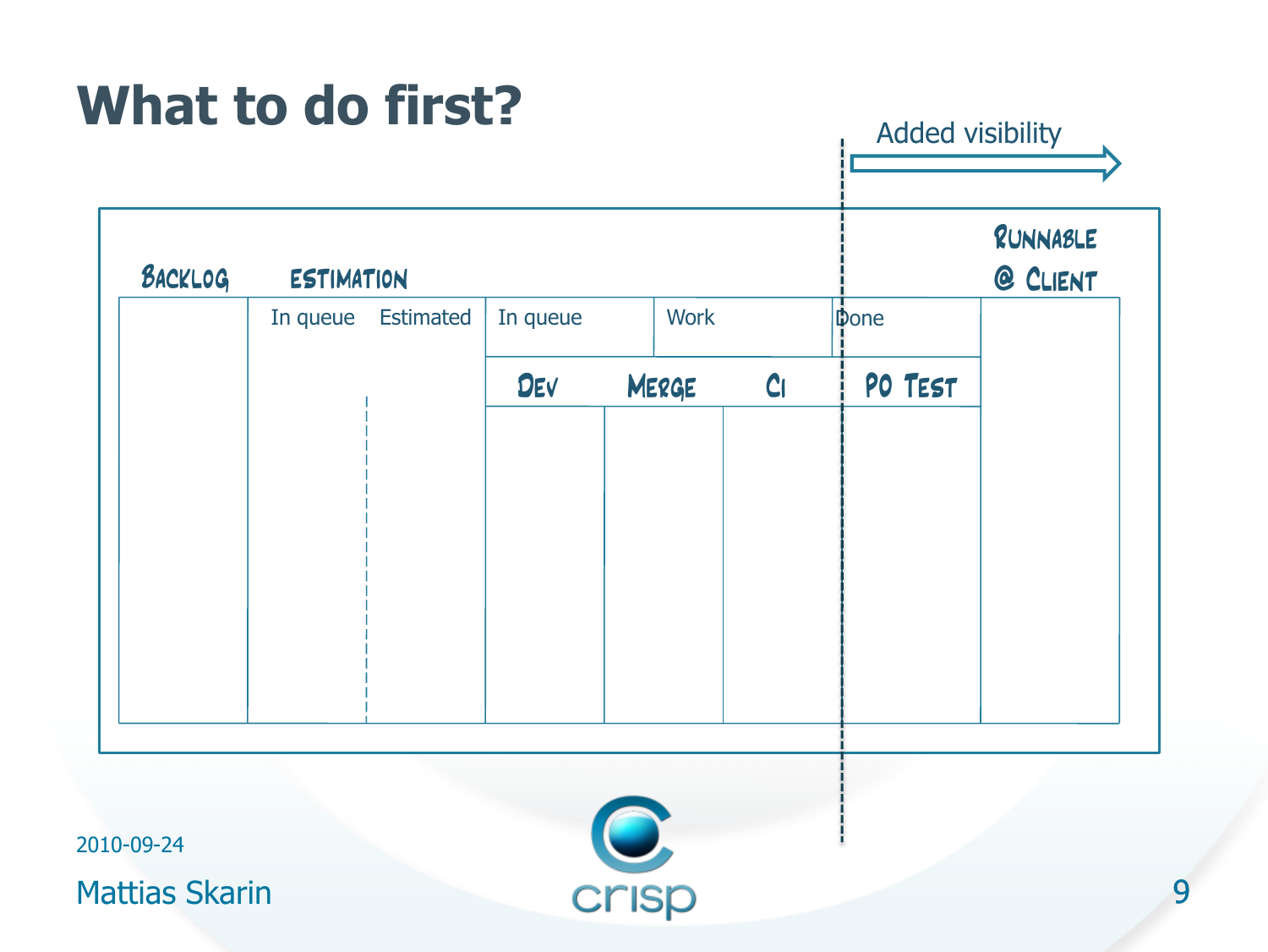#### **After two weeks of kanban**



2010-09-24 Mattias Skarin

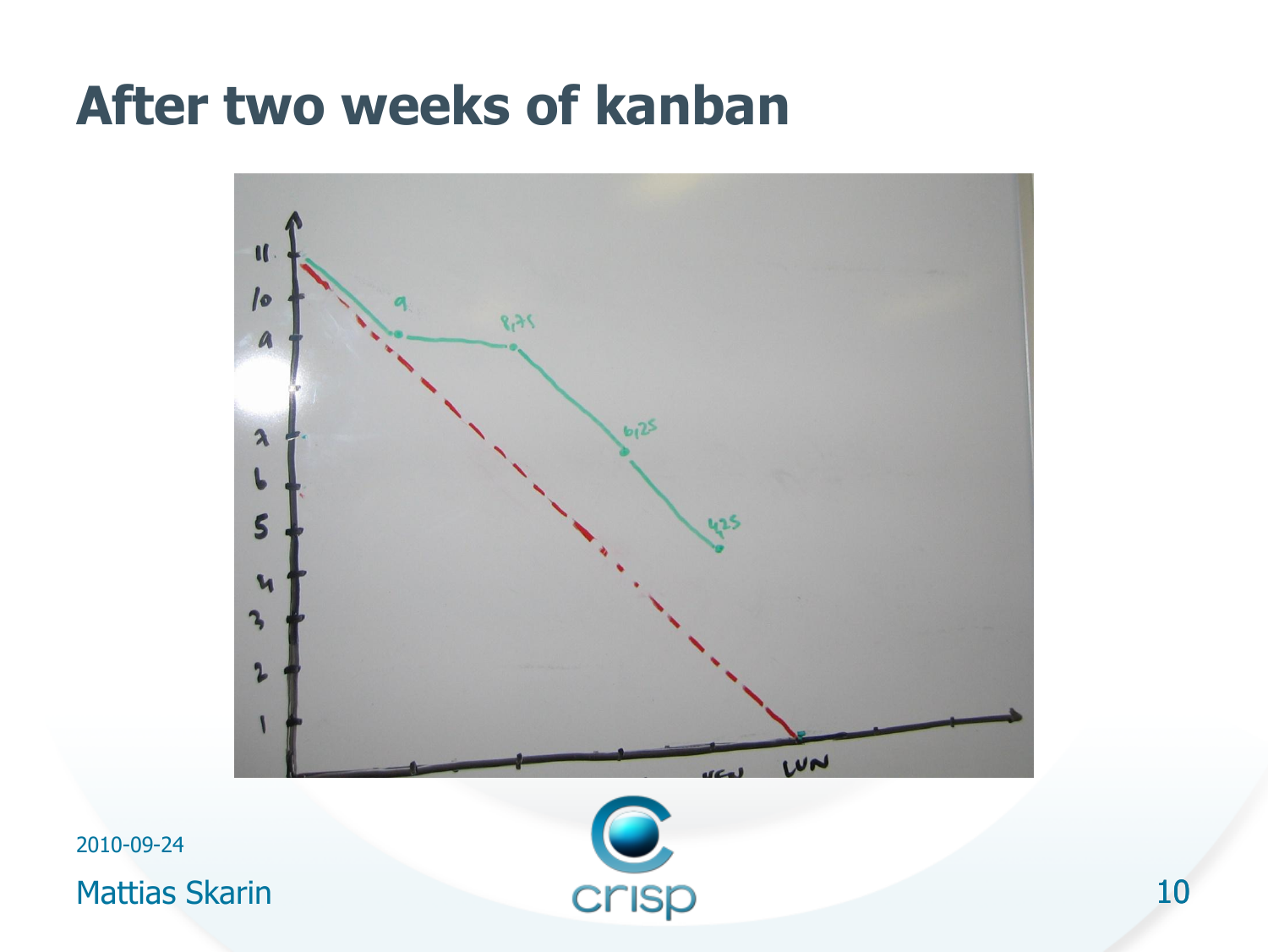#### **Dude – get real..**



**Team 2**

 $\blacksquare$ 

crisp



2010-09-24 Team 1<br>2010-09-24<br>Mattias Skarin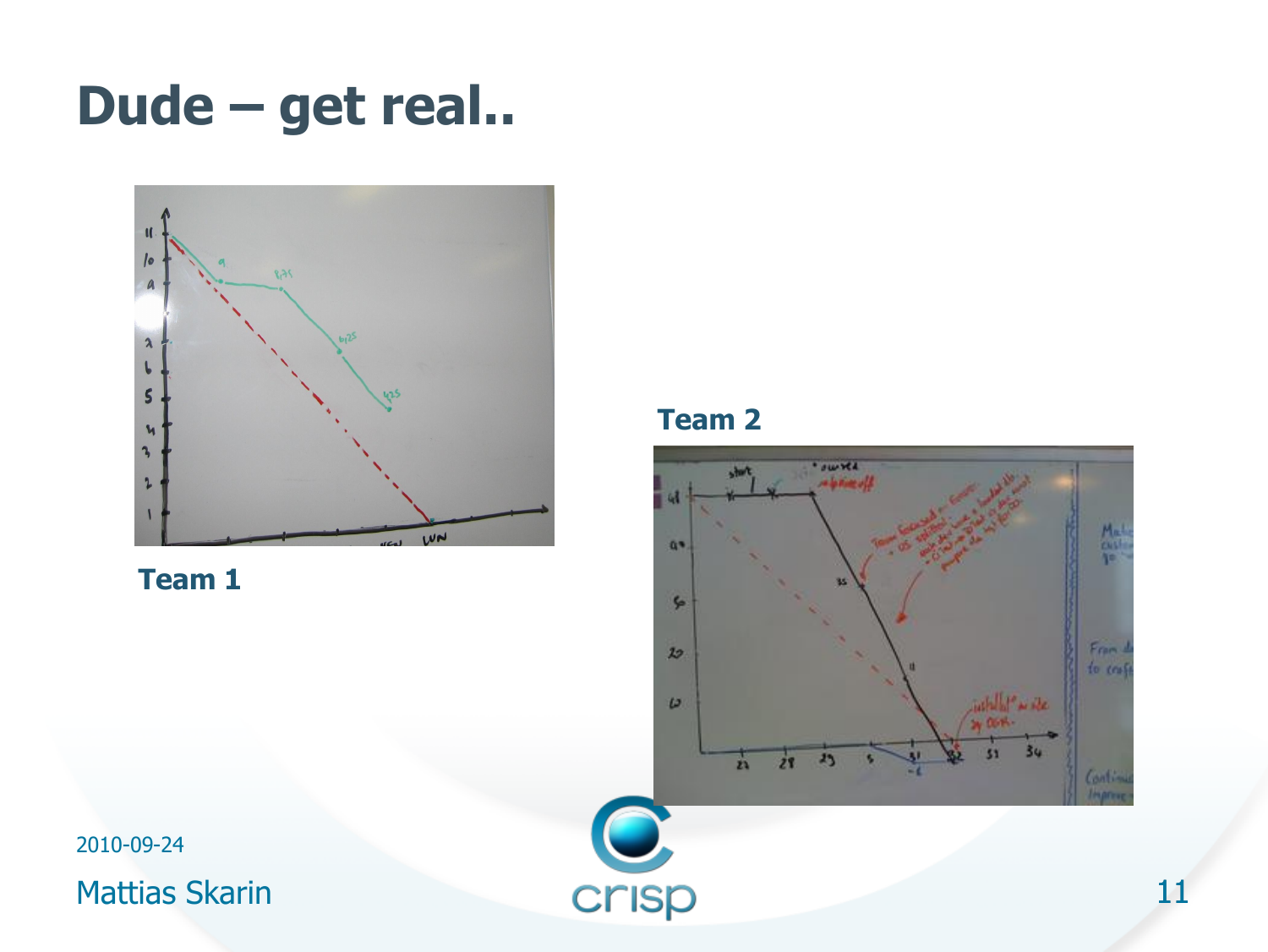# **What's next?**

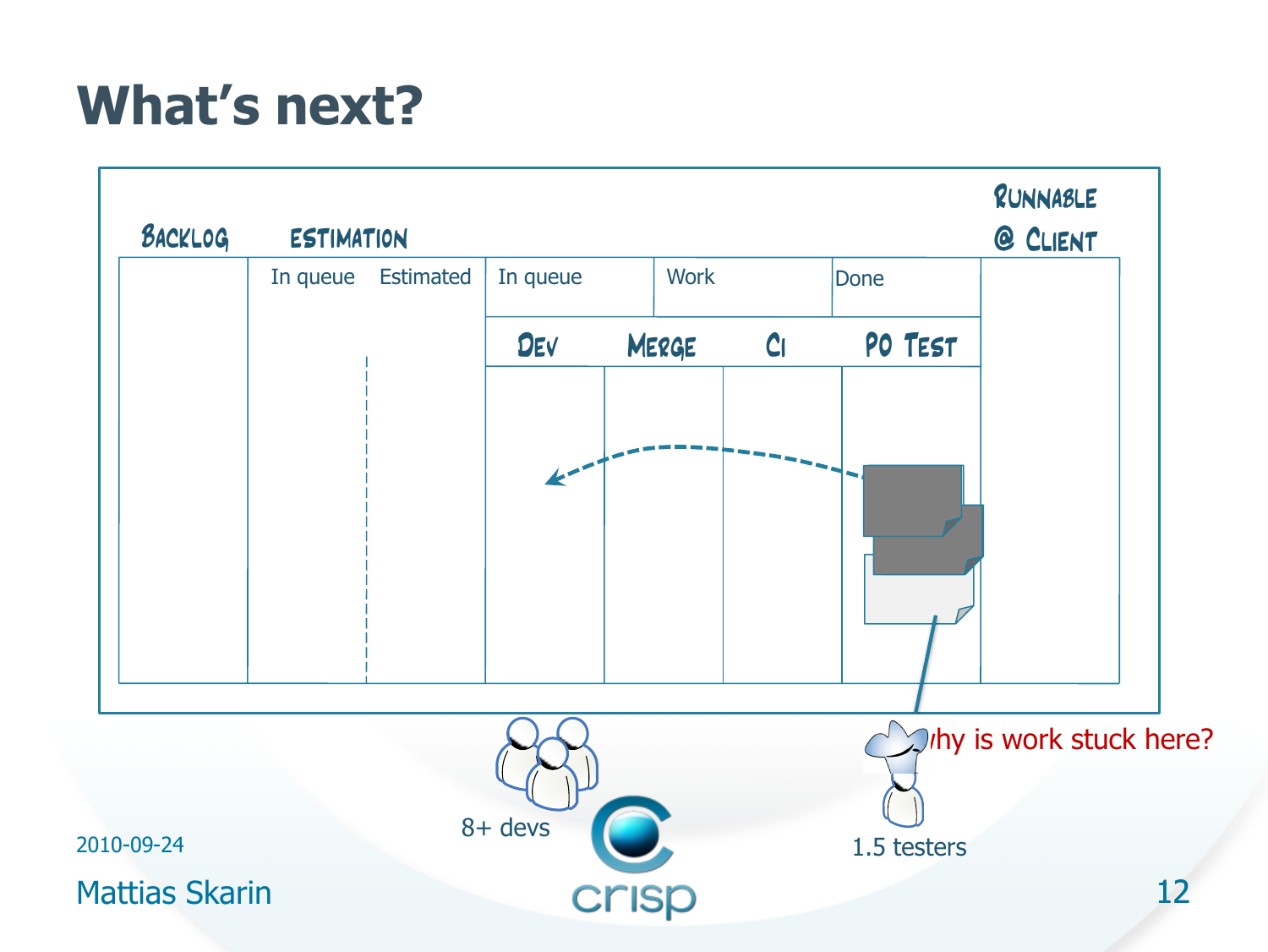

+ Self confidence + Better qa/dev ratio

Free some space!

- Simplify estimates
- Abolish sprints regular release cadance

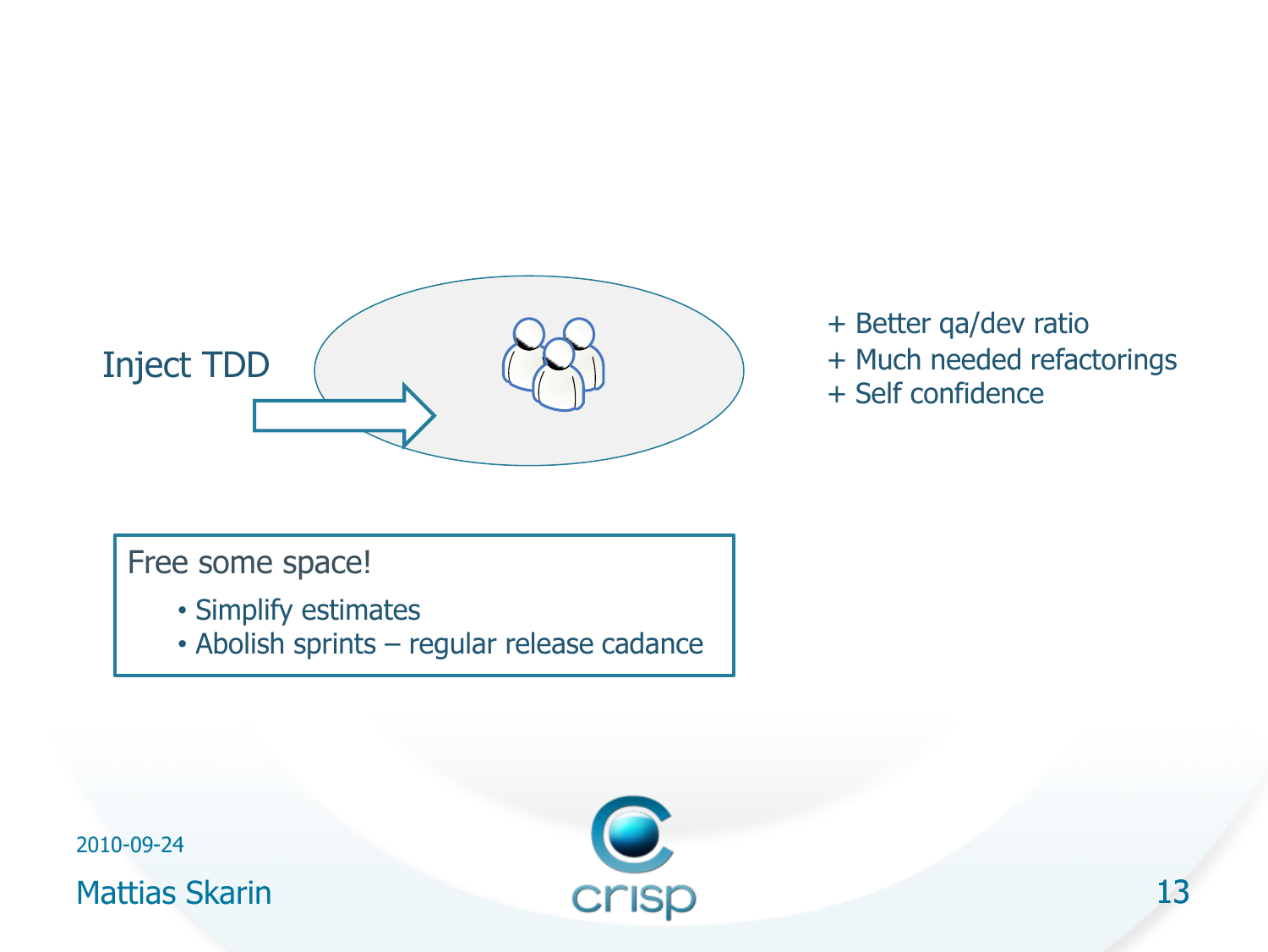# **Next learning**

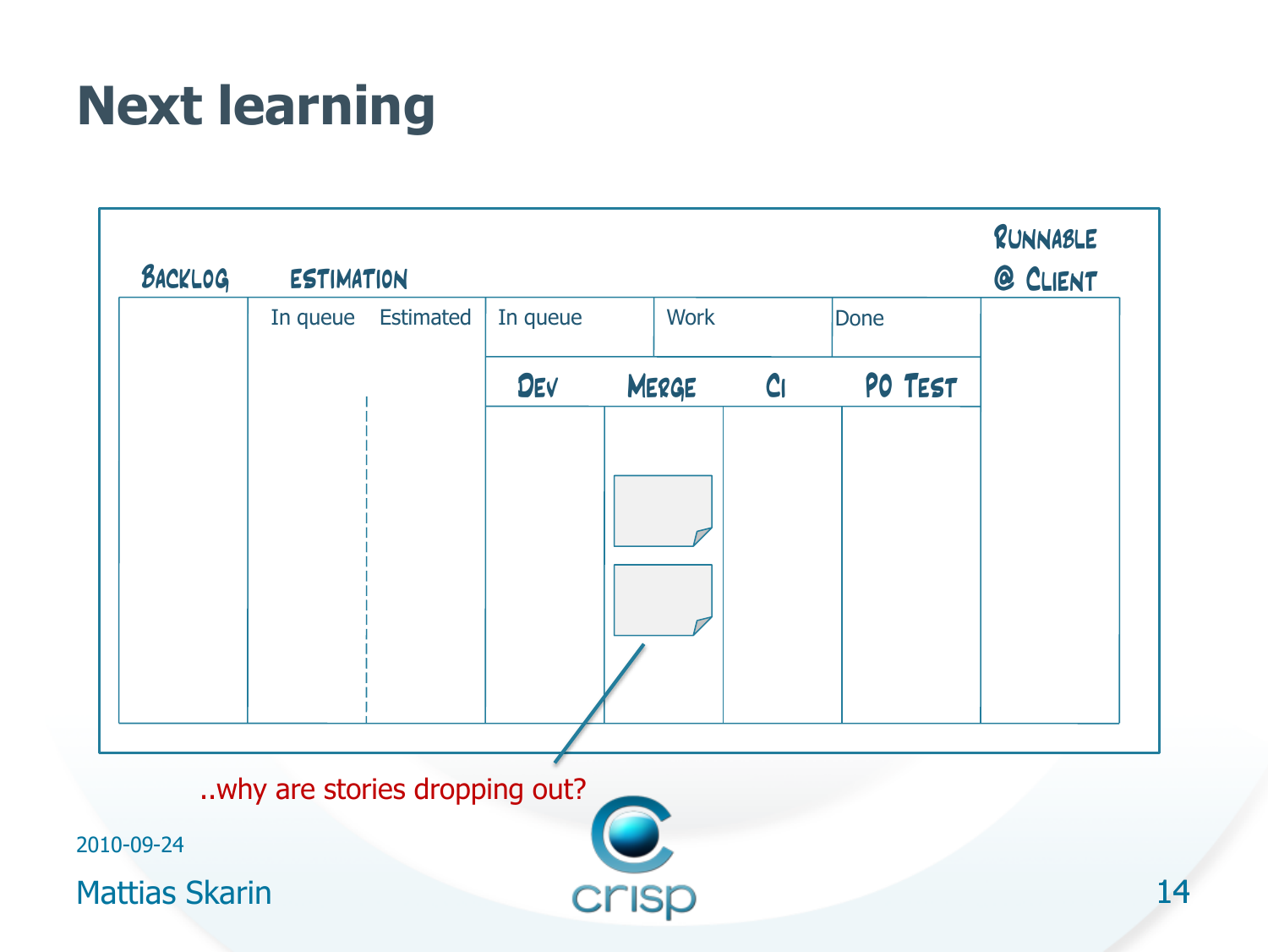# **Mixing bad and good work**

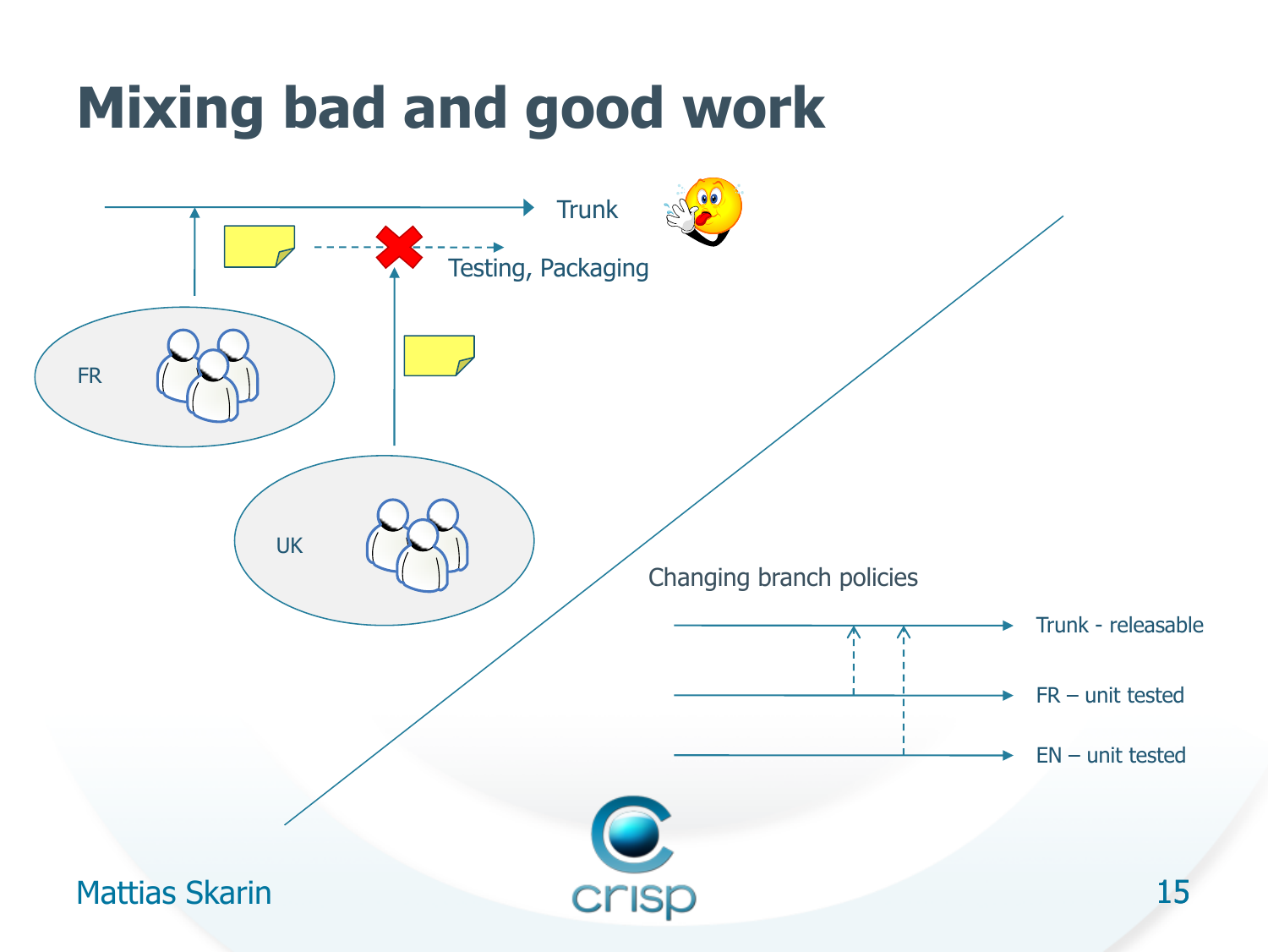# **Adding test design for refined flow**

| In queue | In queue | <b>Work</b>           | Done                      | @ CLIENT |  |
|----------|----------|-----------------------|---------------------------|----------|--|
|          |          | <b>TEST</b><br>DESIGN | DEV PO TEST BUILD PACKAGE |          |  |
|          |          |                       |                           |          |  |
|          |          |                       |                           |          |  |
|          |          |                       |                           |          |  |
|          |          |                       |                           |          |  |

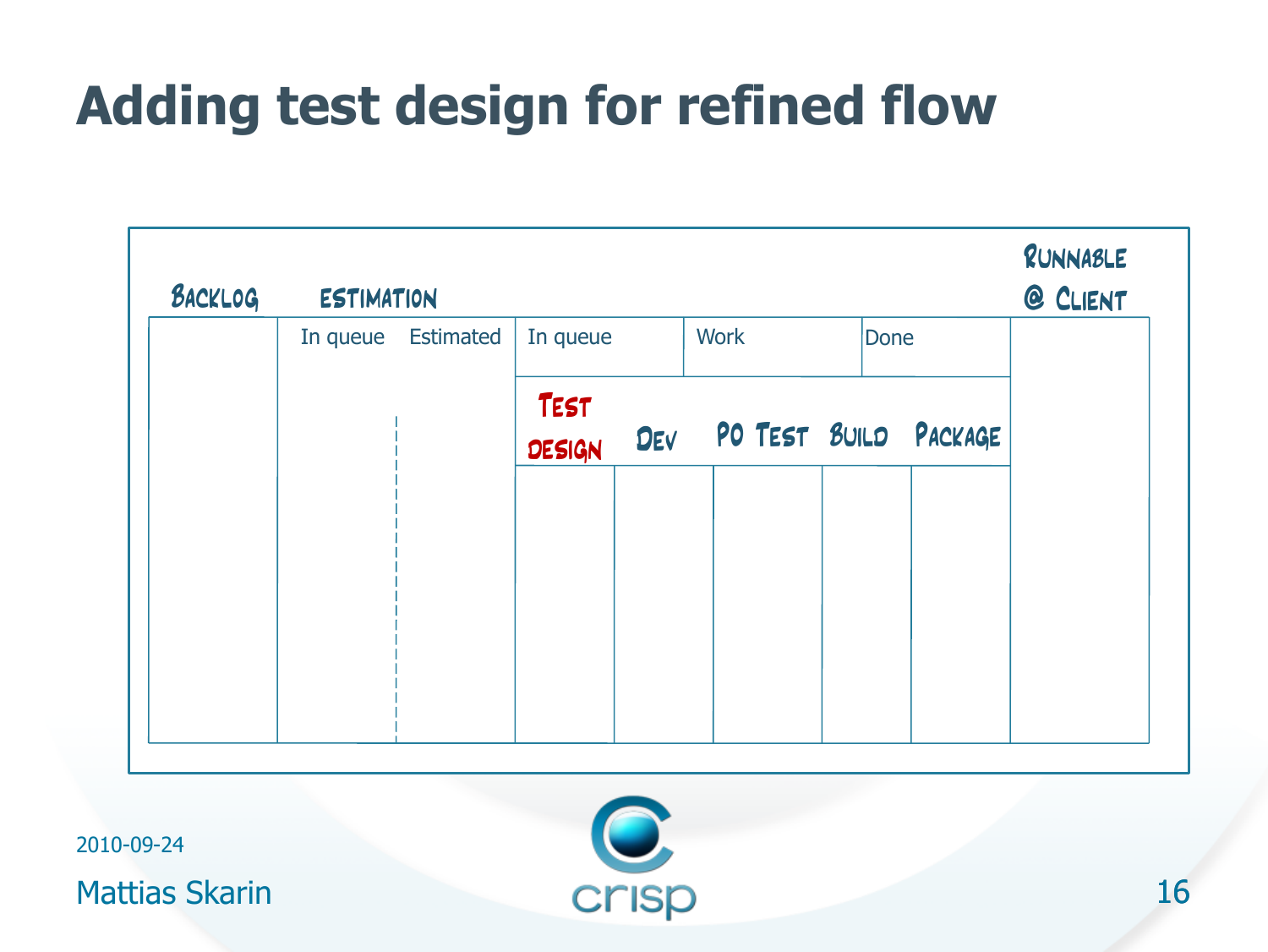# **Team taking charge of the process**

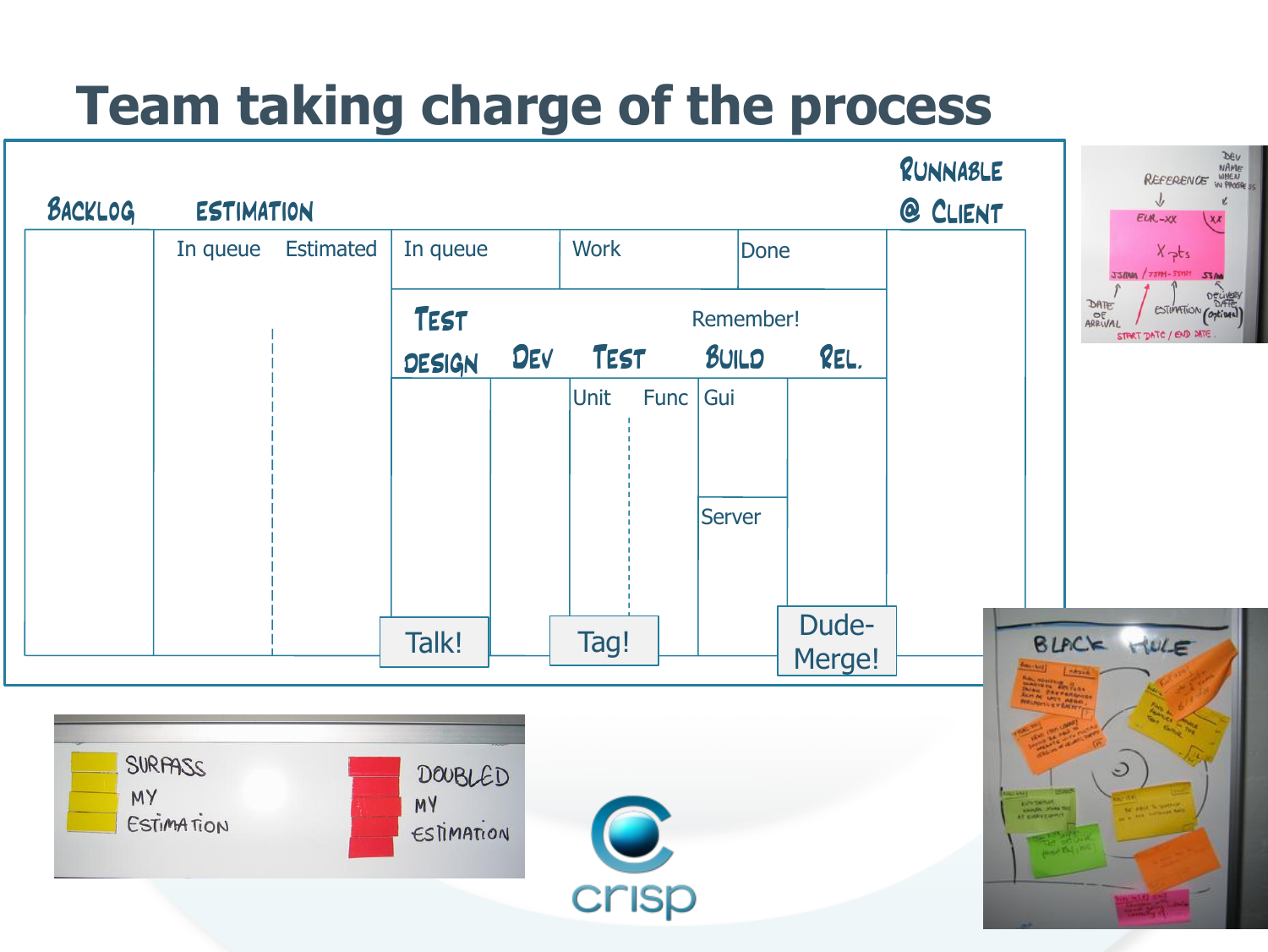#### **Small steps**



- Train in root cause analysis
	- Train in problem solving

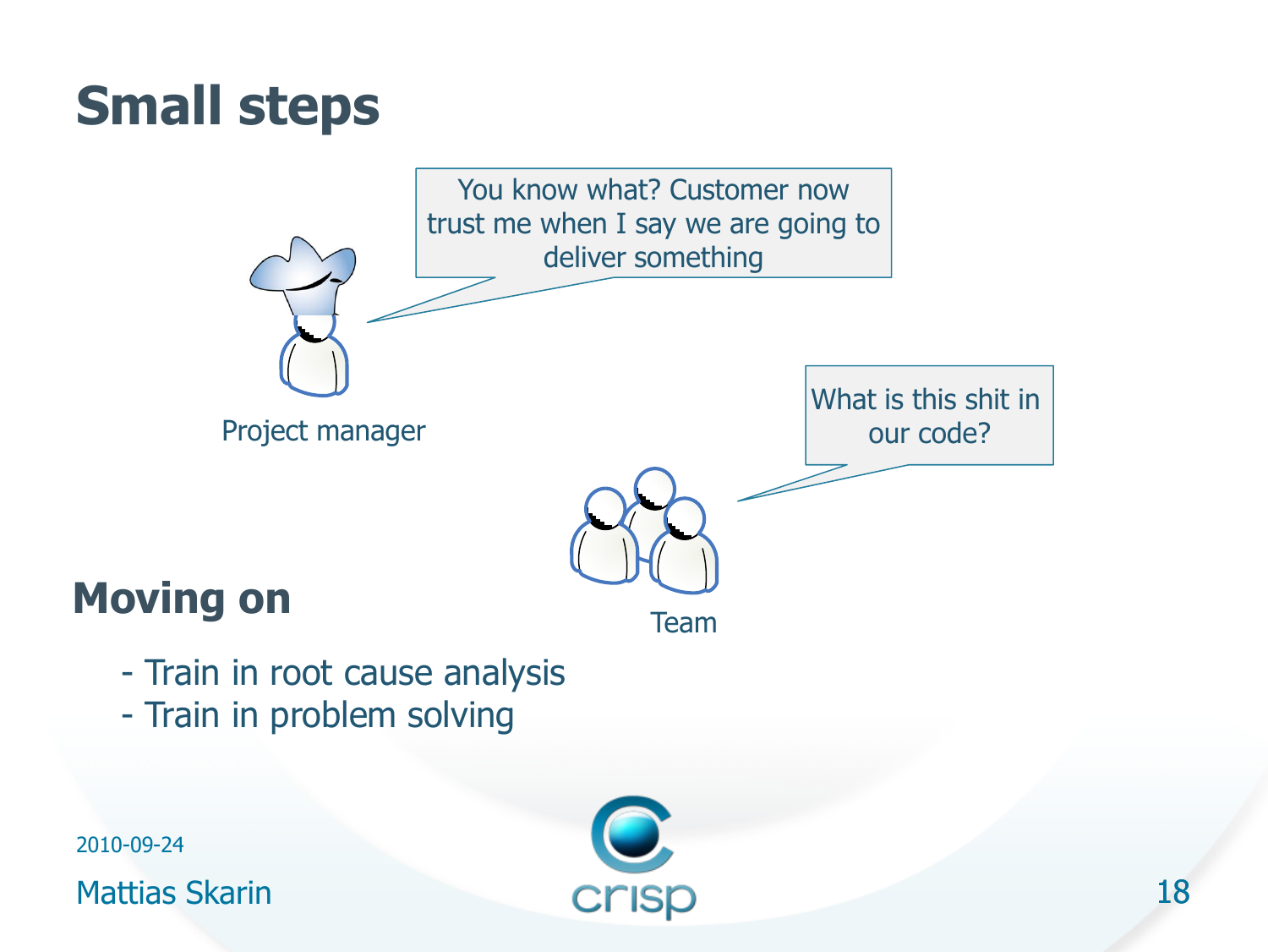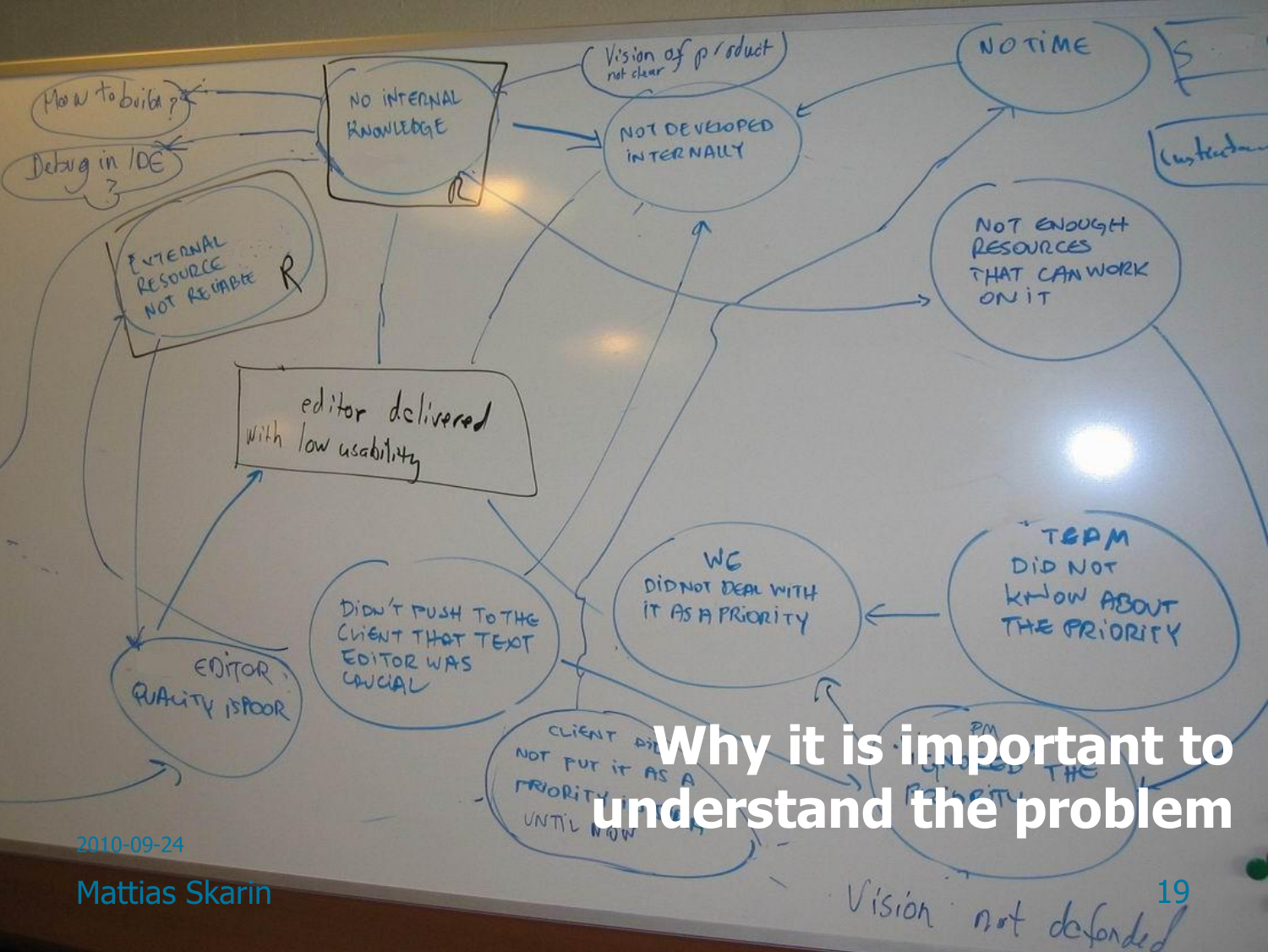

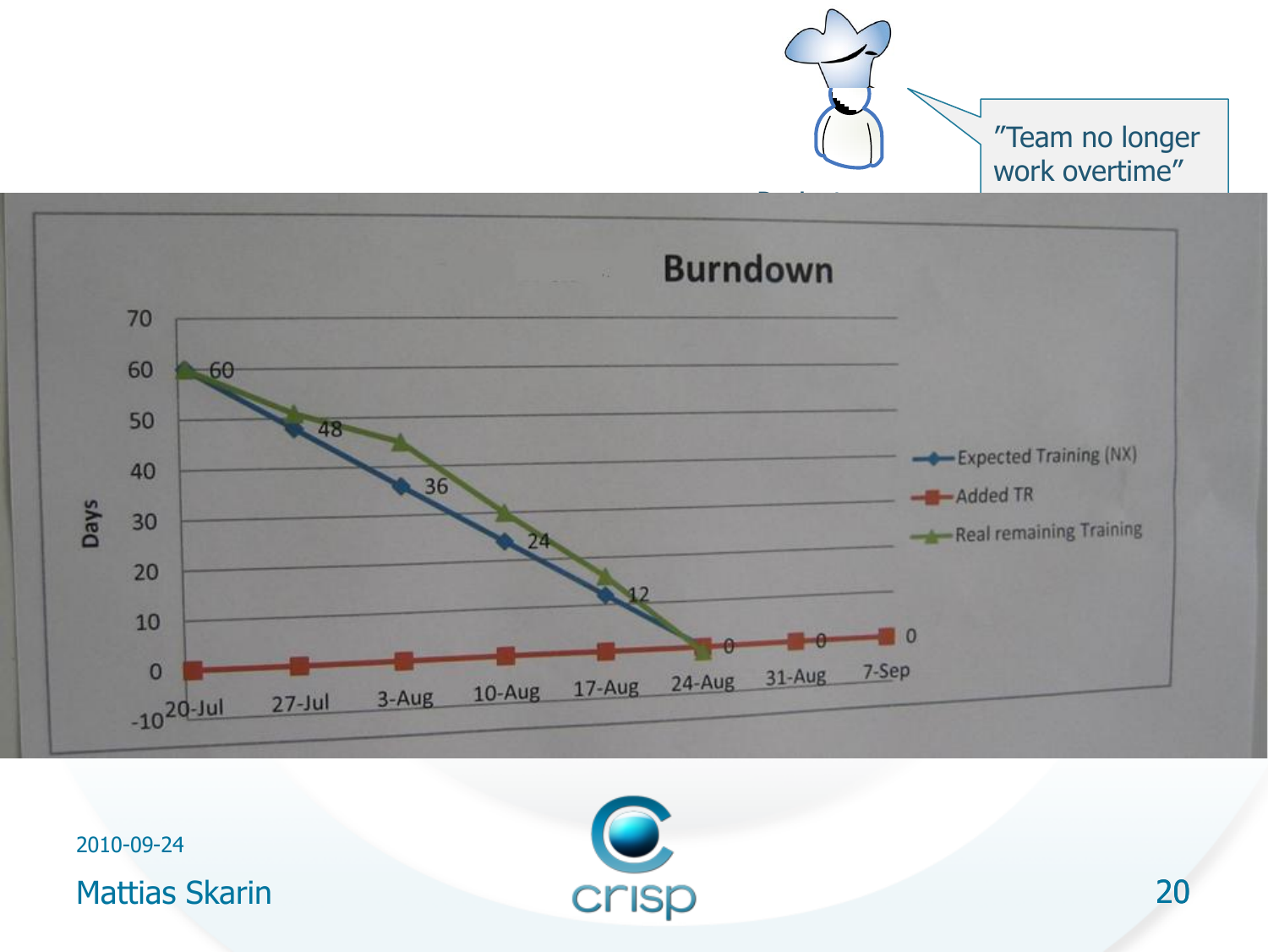### **Improvement tracking**



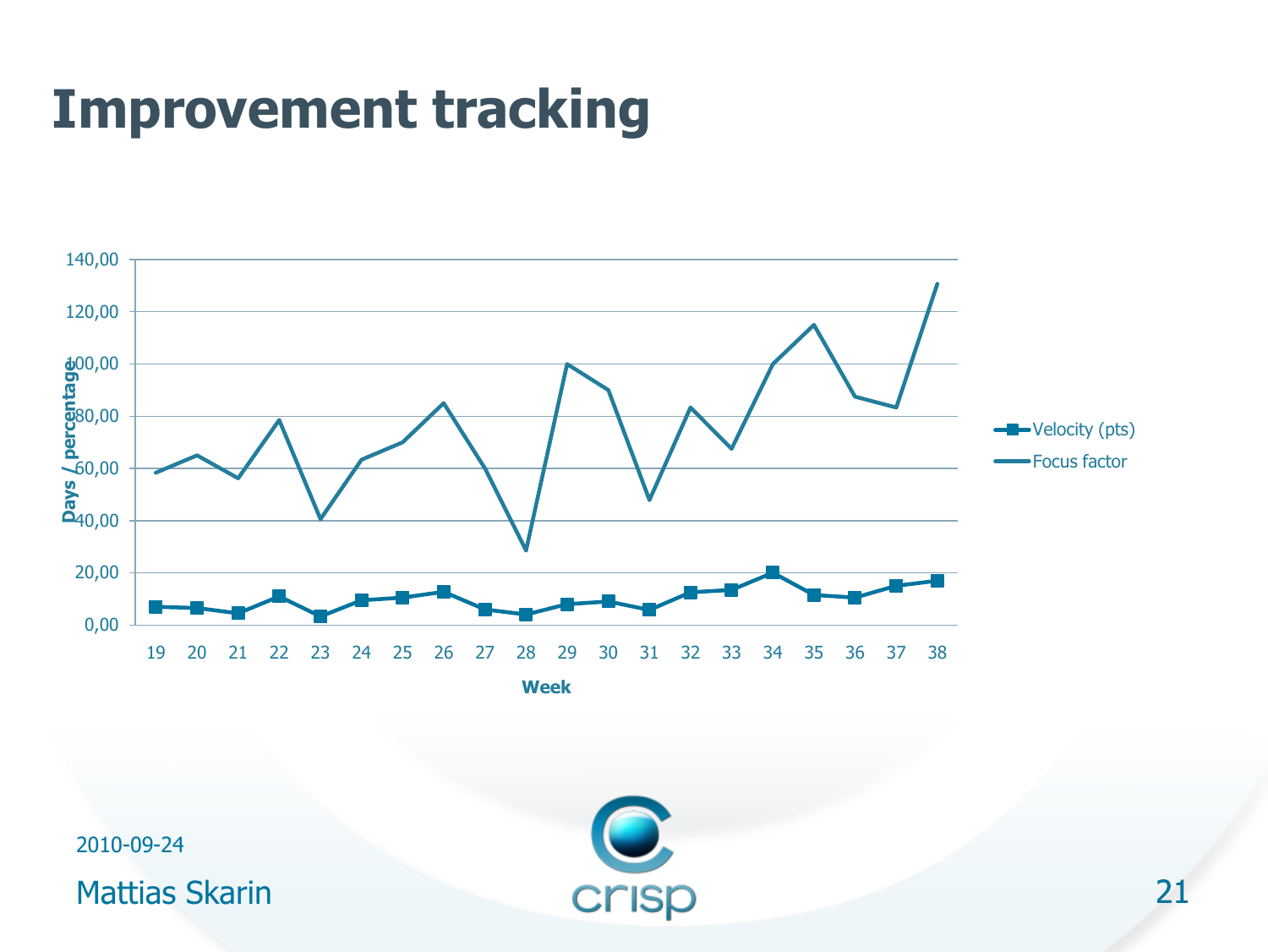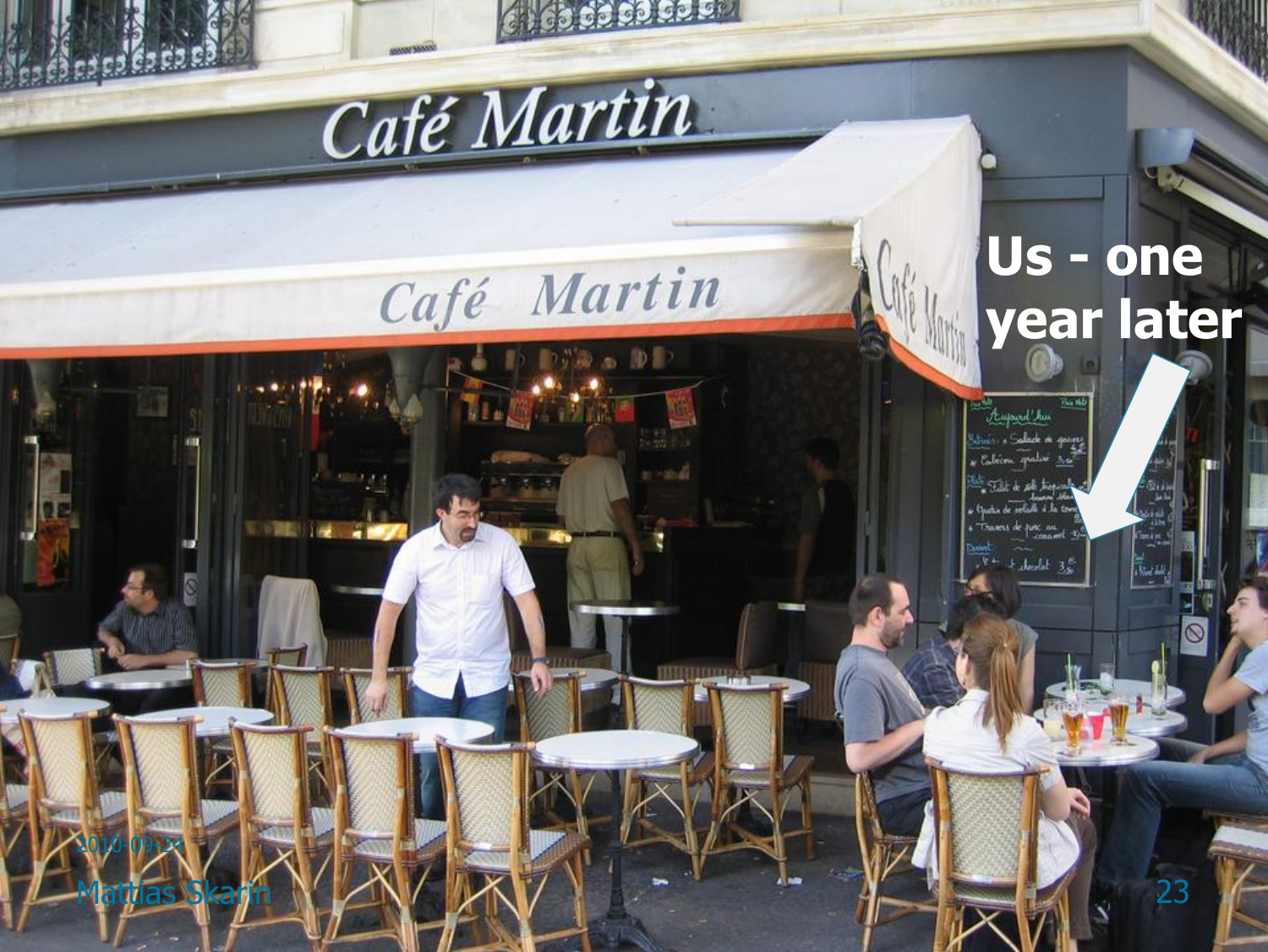# **What is different?**

#### **Before**

- **Sprints**
- **Little teamwork, multiple projects in sprint**
- **Planning & sp estimation**
- **Dispair over improvement**

#### **After 1 year**

- **Release when ready (needed)**
- **Teamwork, despite multiple projects**
- **T-shirt sizing**
- **Team focused, management supported improvements**
- **Key tech debts solved**

Nailing down the problem behind the improvement<br>is getting harder - requires more effort and thinking<br>2010-09-24<br>Mattias Skarin<br>Criso is getting harder - requires more effort and thinking..

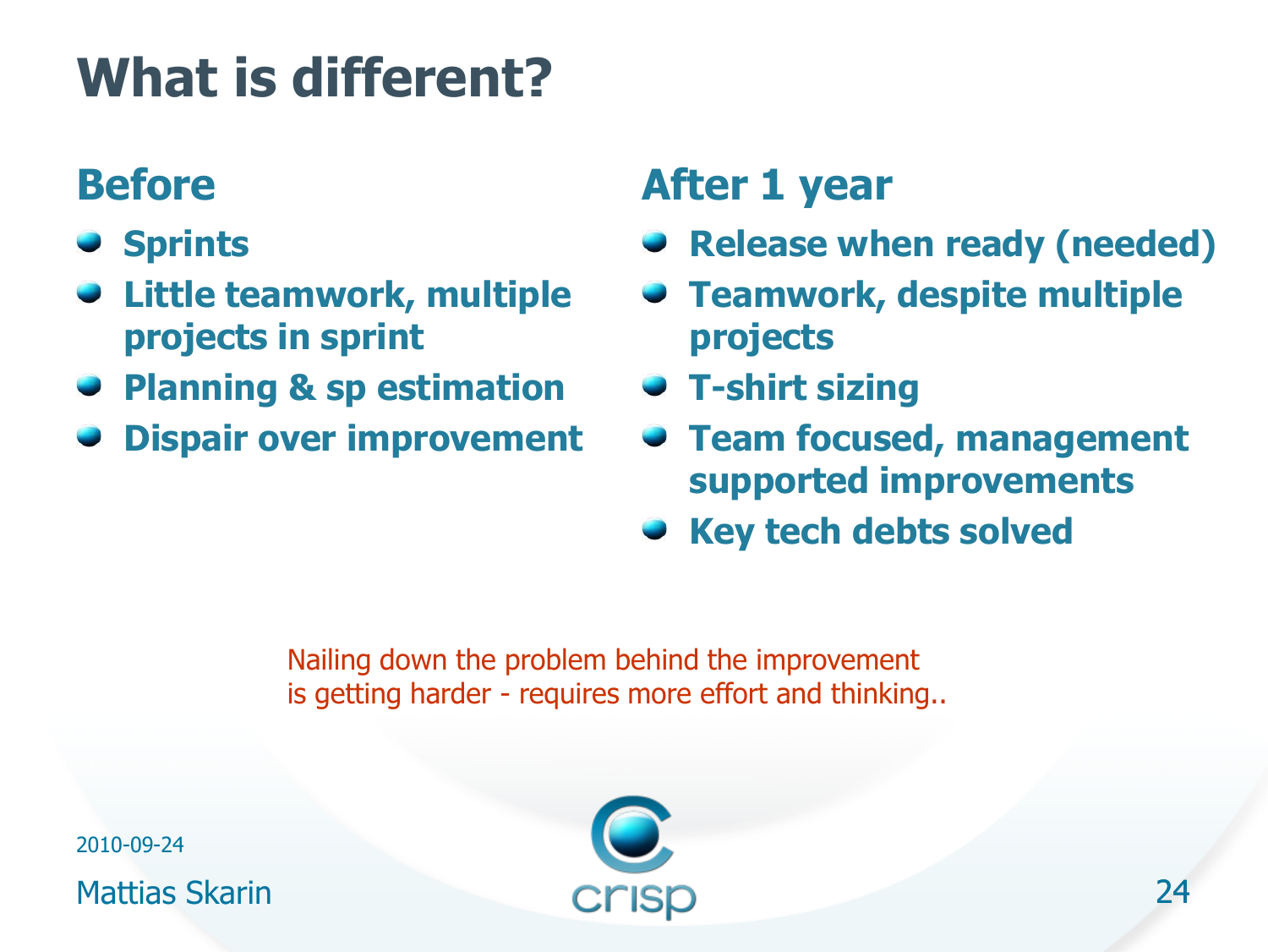# **What is same?**

**Still multiple projects (but better risk mix)**

**External clients behaviour not changed**

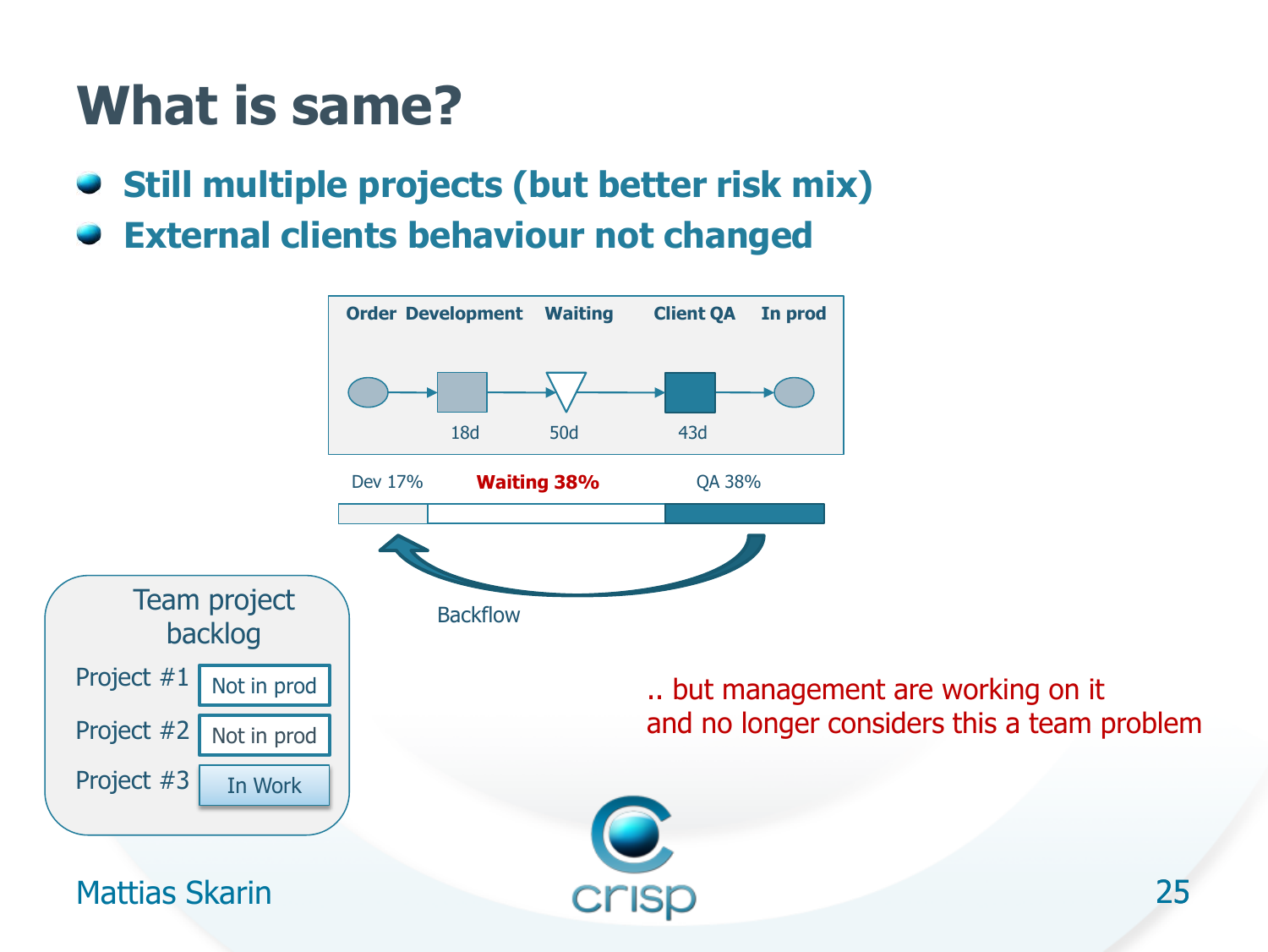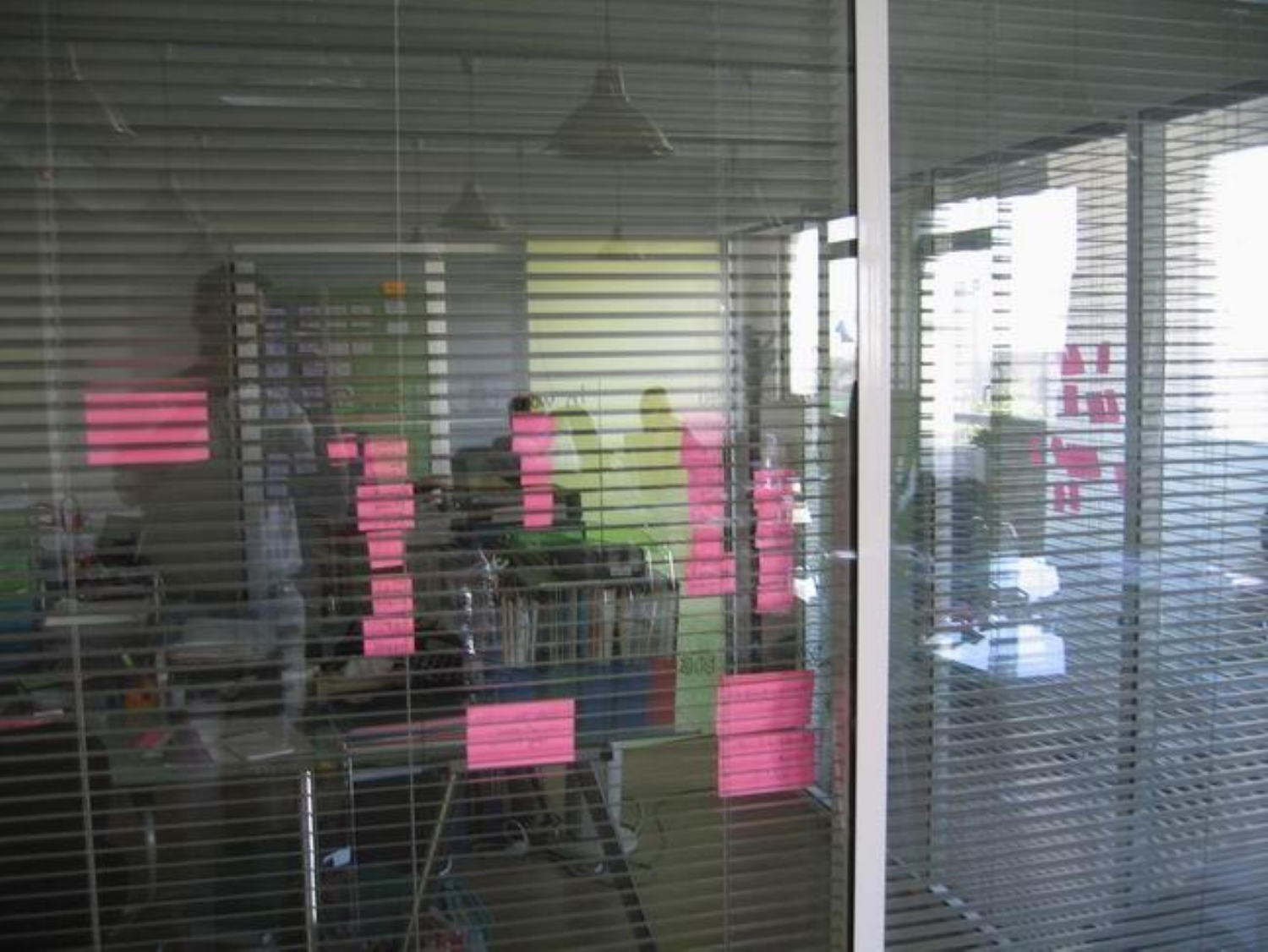#### **Meet the team**